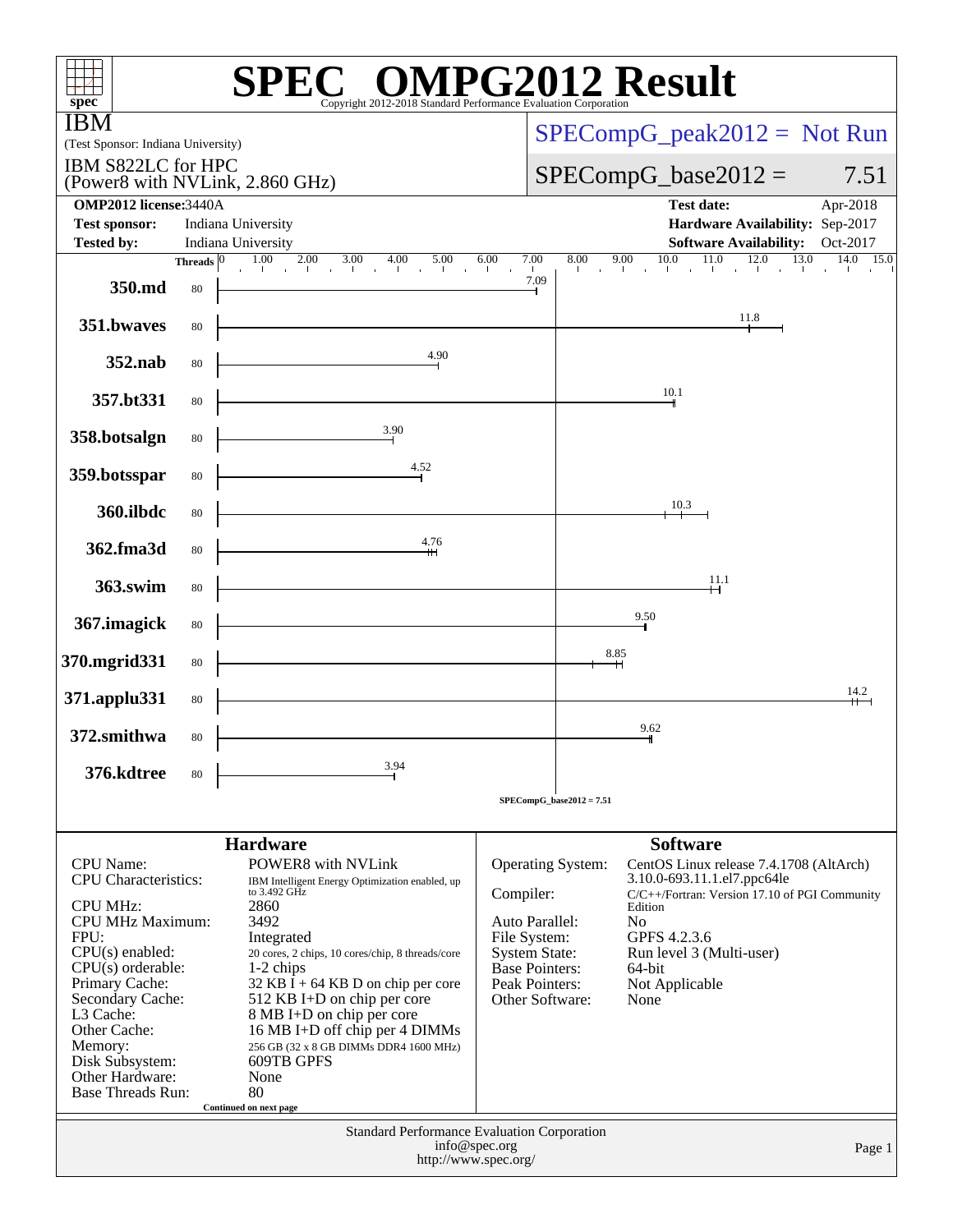| <b>IBM</b>                                                                                                                |    |                                                                                                                                                        |       |                               |             |                                                                                                                                                                                                                                                                                                                        | $SPECompG_peak2012 = Not Run$ |  |                        |       |                                                                                                          |       |                |              |
|---------------------------------------------------------------------------------------------------------------------------|----|--------------------------------------------------------------------------------------------------------------------------------------------------------|-------|-------------------------------|-------------|------------------------------------------------------------------------------------------------------------------------------------------------------------------------------------------------------------------------------------------------------------------------------------------------------------------------|-------------------------------|--|------------------------|-------|----------------------------------------------------------------------------------------------------------|-------|----------------|--------------|
| (Test Sponsor: Indiana University)<br>IBM S822LC for HPC                                                                  |    |                                                                                                                                                        |       |                               |             |                                                                                                                                                                                                                                                                                                                        | $SPECompG_base2012 =$         |  |                        |       |                                                                                                          |       |                |              |
| (Power8 with NVLink, 2.860 GHz)                                                                                           |    |                                                                                                                                                        |       |                               |             |                                                                                                                                                                                                                                                                                                                        |                               |  |                        |       |                                                                                                          |       | 7.51           |              |
| <b>OMP2012</b> license: 3440A                                                                                             |    |                                                                                                                                                        |       |                               |             |                                                                                                                                                                                                                                                                                                                        |                               |  |                        |       | <b>Test date:</b>                                                                                        |       |                | Apr-2018     |
| Hardware Availability: Sep-2017<br><b>Test sponsor:</b><br>Indiana University                                             |    |                                                                                                                                                        |       |                               |             |                                                                                                                                                                                                                                                                                                                        |                               |  |                        |       |                                                                                                          |       |                |              |
| <b>Tested by:</b>                                                                                                         |    | Indiana University                                                                                                                                     |       |                               |             |                                                                                                                                                                                                                                                                                                                        |                               |  |                        |       | <b>Software Availability:</b>                                                                            |       |                | Oct-2017     |
| Minimum Peak Threads:<br><b>Maximum Peak Threads:</b>                                                                     |    | $-$                                                                                                                                                    | $-$   |                               |             |                                                                                                                                                                                                                                                                                                                        |                               |  |                        |       |                                                                                                          |       |                |              |
| <b>Results Table</b>                                                                                                      |    |                                                                                                                                                        |       |                               |             |                                                                                                                                                                                                                                                                                                                        |                               |  |                        |       |                                                                                                          |       |                |              |
| <b>Benchmark</b>                                                                                                          |    | Threads Seconds                                                                                                                                        | Ratio | <b>Base</b><br><b>Seconds</b> | Ratio       | <b>Seconds</b>                                                                                                                                                                                                                                                                                                         | Ratio                         |  | <b>Threads Seconds</b> | Ratio | <b>Peak</b><br><b>Seconds</b>                                                                            | Ratio | <b>Seconds</b> | <b>Ratio</b> |
| 350.md                                                                                                                    | 80 | 653                                                                                                                                                    | 7.09  | 652                           | 7.10        | 654                                                                                                                                                                                                                                                                                                                    | 7.07                          |  |                        |       |                                                                                                          |       |                |              |
| 351.bwayes                                                                                                                | 80 | 384                                                                                                                                                    | 11.8  | 383                           | 11.8        | 361                                                                                                                                                                                                                                                                                                                    | 12.5                          |  |                        |       |                                                                                                          |       |                |              |
| 352.nab                                                                                                                   | 80 | 794                                                                                                                                                    | 4.90  | 795                           | 4.89        | 795                                                                                                                                                                                                                                                                                                                    | 4.90                          |  |                        |       |                                                                                                          |       |                |              |
| 357.bt331                                                                                                                 | 80 | 469                                                                                                                                                    | 10.1  | 467                           | 10.2        | 469                                                                                                                                                                                                                                                                                                                    | 10.1                          |  |                        |       |                                                                                                          |       |                |              |
| 358.botsalgn                                                                                                              | 80 | 1116                                                                                                                                                   | 3.90  | 1114                          | 3.90        | 1115                                                                                                                                                                                                                                                                                                                   | 3.90                          |  |                        |       |                                                                                                          |       |                |              |
| 359.botsspar                                                                                                              | 80 | 1161                                                                                                                                                   | 4.52  | 1158                          | 4.53        | 1165                                                                                                                                                                                                                                                                                                                   | 4.51                          |  |                        |       |                                                                                                          |       |                |              |
| 360.ilbdc                                                                                                                 | 80 | 358                                                                                                                                                    | 9.93  | 346                           | 10.3        | 327                                                                                                                                                                                                                                                                                                                    | 10.9                          |  |                        |       |                                                                                                          |       |                |              |
| 362.fma3d                                                                                                                 | 80 | 811                                                                                                                                                    | 4.68  | 798                           | 4.76        | 782                                                                                                                                                                                                                                                                                                                    | 4.86                          |  |                        |       |                                                                                                          |       |                |              |
| 363.swim                                                                                                                  | 80 | 413                                                                                                                                                    | 11.0  | 406                           | <b>11.1</b> | 406                                                                                                                                                                                                                                                                                                                    | 11.2                          |  |                        |       |                                                                                                          |       |                |              |
| 367. imagick                                                                                                              | 80 | 741                                                                                                                                                    | 9.49  | 740                           | 9.50        | 739                                                                                                                                                                                                                                                                                                                    | 9.51                          |  |                        |       |                                                                                                          |       |                |              |
| 370.mgrid331                                                                                                              | 80 | 530                                                                                                                                                    | 8.34  | 492                           | 8.99        | 499                                                                                                                                                                                                                                                                                                                    | 8.85                          |  |                        |       |                                                                                                          |       |                |              |
| 371.applu331                                                                                                              | 80 | 427                                                                                                                                                    | 14.2  | 417                           | 14.5        | 430                                                                                                                                                                                                                                                                                                                    | 14.1                          |  |                        |       |                                                                                                          |       |                |              |
| 372.smithwa                                                                                                               | 80 | 557                                                                                                                                                    | 9.62  | 559                           | 9.58        | 556                                                                                                                                                                                                                                                                                                                    | 9.64                          |  |                        |       |                                                                                                          |       |                |              |
| 376.kdtree                                                                                                                | 80 | 1148                                                                                                                                                   | 3.92  | 1142                          | 3.94        | 1142                                                                                                                                                                                                                                                                                                                   | 3.94                          |  |                        |       |                                                                                                          |       |                |              |
|                                                                                                                           |    |                                                                                                                                                        |       |                               |             |                                                                                                                                                                                                                                                                                                                        |                               |  |                        |       | Results appear in the order in which they were run. Bold underlined text indicates a median measurement. |       |                |              |
|                                                                                                                           |    |                                                                                                                                                        |       |                               |             | <b>Platform Notes</b>                                                                                                                                                                                                                                                                                                  |                               |  |                        |       |                                                                                                          |       |                |              |
|                                                                                                                           |    |                                                                                                                                                        |       |                               |             | Revision 563 of 2016-06-10 (097295389cf6073d8c3b03fa376740a5)<br>running on juronc17.juron.dns.zone Sun Apr 22 02:33:10 2018<br>This section contains SUT (System Under Test) info as seen by<br>some common utilities. To remove or add to this section, see:<br>http://www.spec.org/omp2012/Docs/config.html#sysinfo |                               |  |                        |       | Sysinfo program /gpfs/homeb/padc/padc021/spec/omp2012-1.1-run/Docs/sysinfo                               |       |                |              |
| $^\star$                                                                                                                  |    | From /proc/cpuinfo<br>clock: 4023.000000MHz<br>machine: PowerNV 8335-GTB<br>$model: 8335-GTB$<br>platform: PowerNV<br>revision : $1.0$ (pvr 004c 0100) |       |                               |             | cpu: POWER8NVL (raw), altivec supported                                                                                                                                                                                                                                                                                |                               |  |                        |       |                                                                                                          |       |                |              |
| *<br>*<br>*<br>$^\star$                                                                                                   |    | count chips/cores for this system.                                                                                                                     |       |                               |             | 0 "physical id" tags found. Perhaps this is an older system,<br>or a virtualized system. Not attempting to guess how to                                                                                                                                                                                                |                               |  |                        |       |                                                                                                          |       |                |              |
| 160 "processors"<br>cores, siblings (Caution: counting these is hw and system dependent.<br>The<br>Continued on next page |    |                                                                                                                                                        |       |                               |             |                                                                                                                                                                                                                                                                                                                        |                               |  |                        |       |                                                                                                          |       |                |              |
|                                                                                                                           |    |                                                                                                                                                        |       |                               |             | <b>Standard Performance Evaluation Corporation</b>                                                                                                                                                                                                                                                                     | info@spec.org                 |  |                        |       |                                                                                                          |       |                | Page 2       |

<http://www.spec.org/>

# **[SPEC OMPG2012 Result](http://www.spec.org/auto/omp2012/Docs/result-fields.html#SPECOMPG2012Result)**

Page 2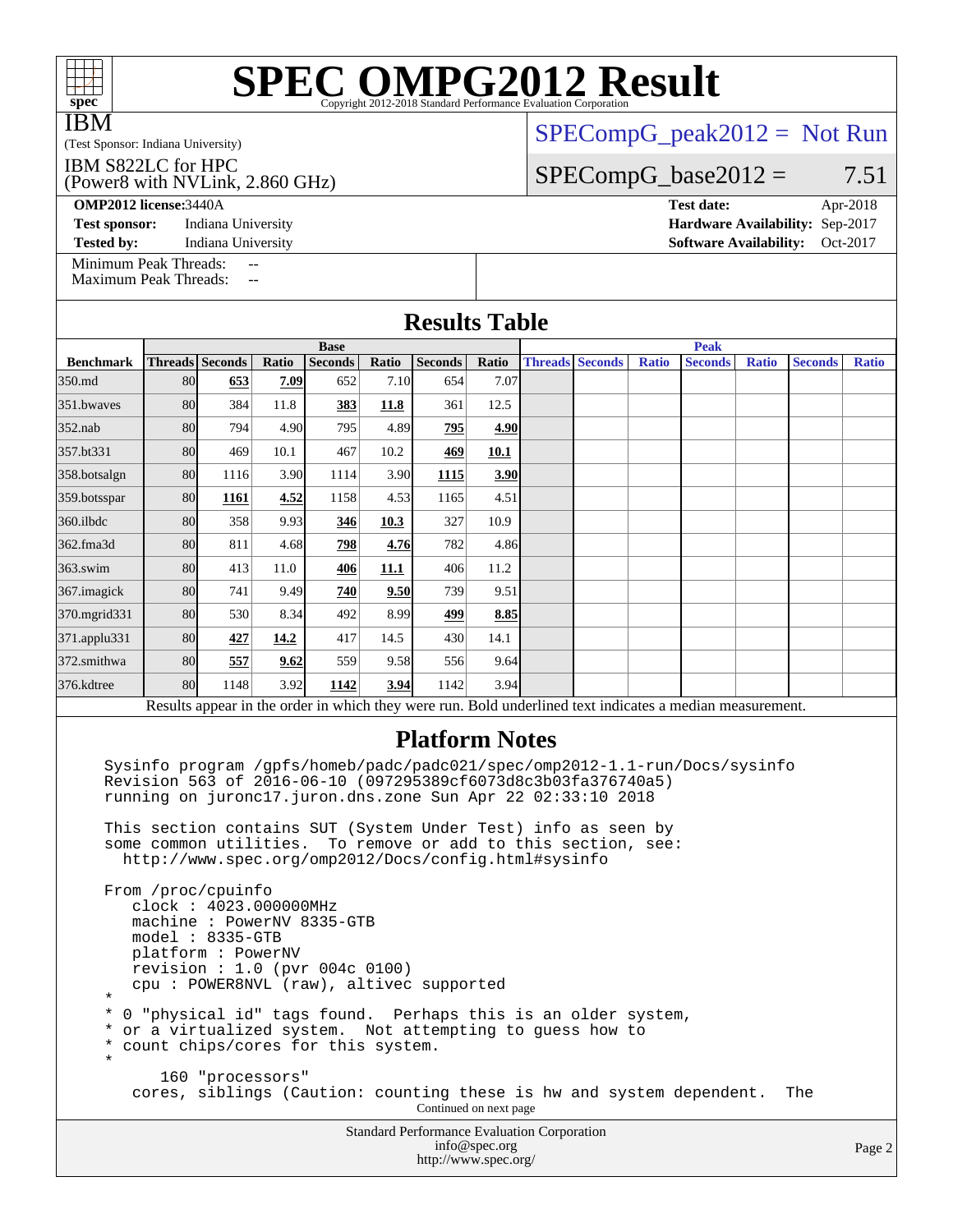

IBM

## **[SPEC OMPG2012 Result](http://www.spec.org/auto/omp2012/Docs/result-fields.html#SPECOMPG2012Result)**

 $SPECompG_peak2012 = Not Run$  $SPECompG_peak2012 = Not Run$ 

(Test Sponsor: Indiana University) IBM S822LC for HPC

 $SPECompG_base2012 = 7.51$  $SPECompG_base2012 = 7.51$ 

**[Test sponsor:](http://www.spec.org/auto/omp2012/Docs/result-fields.html#Testsponsor)** Indiana University **[Hardware Availability:](http://www.spec.org/auto/omp2012/Docs/result-fields.html#HardwareAvailability)** Sep-2017 **[Tested by:](http://www.spec.org/auto/omp2012/Docs/result-fields.html#Testedby)** Indiana University **[Software Availability:](http://www.spec.org/auto/omp2012/Docs/result-fields.html#SoftwareAvailability)** Oct-2017

(Power8 with NVLink, 2.860 GHz)

**[OMP2012 license:](http://www.spec.org/auto/omp2012/Docs/result-fields.html#OMP2012license)**3440A **[Test date:](http://www.spec.org/auto/omp2012/Docs/result-fields.html#Testdate)** Apr-2018

#### **[Platform Notes \(Continued\)](http://www.spec.org/auto/omp2012/Docs/result-fields.html#PlatformNotes)**

 following excerpts from /proc/cpuinfo might not be reliable. Use with caution.) From /proc/meminfo

 MemTotal: 267801664 kB HugePages\_Total: 0 Hugepagesize: 16384 kB

 From /etc/\*release\* /etc/\*version\* centos-release: CentOS Linux release 7.4.1708 (AltArch) centos-release-upstream: Derived from Red Hat Enterprise Linux 7.4 (Source) os-release: NAME="CentOS Linux" VERSION="7 (AltArch)" ID="centos" ID\_LIKE="rhel fedora" VERSION\_ID="7" PRETTY\_NAME="CentOS Linux 7 (AltArch)" ANSI\_COLOR="0;31" CPE\_NAME="cpe:/o:centos:centos:7" redhat-release: CentOS Linux release 7.4.1708 (AltArch) system-release: CentOS Linux release 7.4.1708 (AltArch) system-release-cpe: cpe:/o:centos:centos:7 uname -a: Linux juronc17.juron.dns.zone 3.10.0-693.11.1.el7.ppc64le #1 SMP Mon Dec 4 15:48:14 GMT 2017 ppc64le ppc64le ppc64le GNU/Linux run-level 3 Apr 10 19:41 SPEC is set to: /gpfs/homeb/padc/padc021/spec/omp2012-1.1-run Type Size Used Avail Use% Mounted on

homeb gpfs 609T 499T 111T 82% /gpfs/homeb

(End of data from sysinfo program)

### **[General Notes](http://www.spec.org/auto/omp2012/Docs/result-fields.html#GeneralNotes)**

Environment:

### **[Base Compiler Invocation](http://www.spec.org/auto/omp2012/Docs/result-fields.html#BaseCompilerInvocation)**

[C benchmarks](http://www.spec.org/auto/omp2012/Docs/result-fields.html#Cbenchmarks): [pgcc](http://www.spec.org/omp2012/results/res2018q2/omp2012-20180605-00148.flags.html#user_CCbase_pgcc_l)

[C++ benchmarks:](http://www.spec.org/auto/omp2012/Docs/result-fields.html#CXXbenchmarks) [pgc++](http://www.spec.org/omp2012/results/res2018q2/omp2012-20180605-00148.flags.html#user_CXXbase_pgcpp_l_e5fc4a0ead554906661557a60ef932e8)

Continued on next page

Standard Performance Evaluation Corporation [info@spec.org](mailto:info@spec.org) <http://www.spec.org/>

Page 3